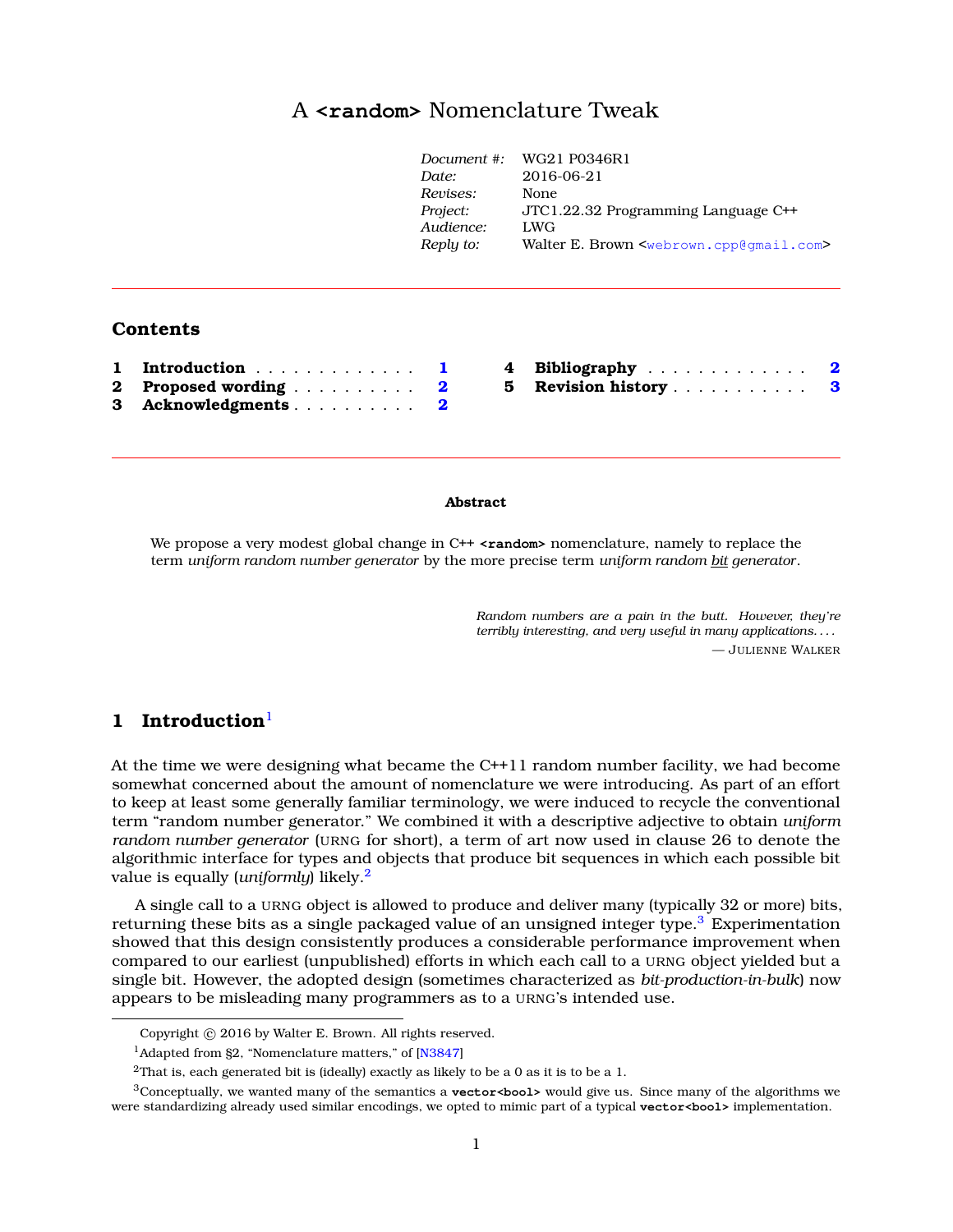We have observed over the last few years that many programmers mistakenly use a  $URNG<sup>4</sup>$  $URNG<sup>4</sup>$  $URNG<sup>4</sup>$  as if it were a *random number distribution*, a term of art that C++ uses (since TR1 [\[ISO07\]](#page-1-5)) to specify a very different set of requirements.<sup>[5](#page-1-6)</sup> When invoked, a distribution object produces what is known in probability and statistics as a *random variate*; in the computing disciplines, such a variate has long been known as a *random number*. We conjecture that it is the extensive tradition behind the *random number* term that is misleading many programmers as to the purpose and correct use of what we termed a URNG.

With benefit of hindsight, we wish we had used a slightly different term in place of URNG, a term that more accurately conveyed the designed purpose of such types and objects as sources of randomness, rather than as sources of random variates. We had identified such a term in [\[N3847\]](#page-1-3), and have since then discovered that our preferred term was already being used in the literature, e.g., in [\[Geisler\]](#page-1-7).

Accordingly, **we now propose to use the similar but more precise term** *uniform random bit generator* (abbreviated URBG) in place of the current term *uniform random number generator*. With this small adjustment in nomenclature, it should be much clearer that there is no entity in the standard library that by itself directly corresponds to the traditional general notion of a random number generator.

### <span id="page-1-0"></span>**2 Proposed wording**

With the sole exception of the stable name [rand.req.urng] (which refers to subclause 26.6.1.3), make the following editorial adjustments in order to improve nomenclature throughout [\[N4594\]](#page-2-1) (in particular, in library clauses 25 and 26 and corresponding headings and indexes):

- *uniform random numberbit generator*,
- *Uniform random numberbit generator*,
- **UniformRandomNumberBitGenerator**, and
- URNBG.

The intent is preserve all existing characteristics of the Working Paper (e.g., fonts, capitalization, and punctuation), changing only the specified part of the nomenclature itself.

### <span id="page-1-1"></span>**3 Acknowledgments**

<span id="page-1-2"></span>Many thanks to the readers of early drafts of this paper for their thoughtful comments.

#### **4 Bibliography**

- <span id="page-1-7"></span>[Geisler] Martin Geisler, Mikkel Krøigård, and Andreas Danielsen: "About Random Bits." 2004. [http://citeseerx.ist.psu.edu/viewdoc/summary?doi=10.1.1.90.3779.](http://citeseerx.ist.psu.edu/viewdoc/summary?doi=10.1.1.90.3779)
- <span id="page-1-5"></span>[ISO07] International Organization for Standardization: "Information technology — Programming languages — Technical Report on C++ Library Extensions." ISO/IEC document TR 19768:2007.
- <span id="page-1-8"></span>[N3551] Walter E. Brown: "Random Number Generation in C++11." ISO/IEC JTC1/SC22/WG21 document N3551 (pre-Bristol mailing), 2013-03-12. [http://www.open-std.org/jtc1/sc22/wg21/docs/papers/2013/n3551.pdf.](http://www.open-std.org/jtc1/sc22/wg21/docs/papers/2013/n3551.pdf)
- <span id="page-1-3"></span>[N3847] Walter E. Brown: "Random Number Generation is Not Simple!" ISO/IEC JTC1/SC22/WG21 document N3847 (pre-Issaquah mailing), 2014-01-01. [http://www.open-std.org/jtc1/sc22/wg21/docs/papers/2014/n3847.pdf.](http://www.open-std.org/jtc1/sc22/wg21/docs/papers/2014/n3847.pdf)

<span id="page-1-6"></span><span id="page-1-4"></span><sup>4</sup>Calls to **rand()** have the same issues; see [\[Walker\]](#page-2-2).

 $5P$ lease see our earlier paper [\[N3551\]](#page-1-8) for additional exposition regarding the roles of URNGs and distributions, their interaction, and the all-too-common anti-pattern that misuses a URNG.